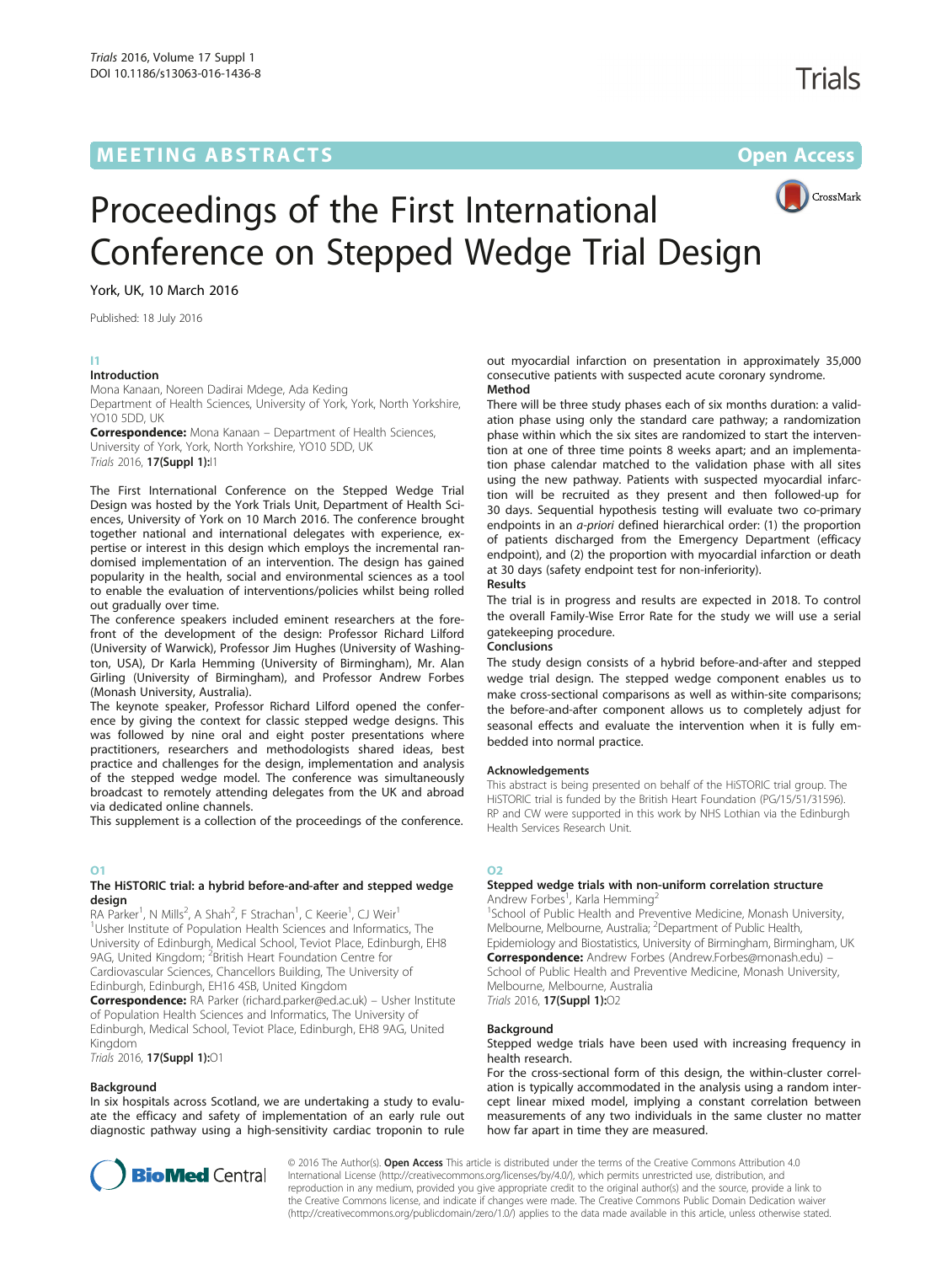# Methods

In this talk we propose an alternate correlation structure in which the within-cluster correlation is allowed to vary depending on the distance between measurements of individuals. In the special case of exponential decay in the within-cluster correlation and an equal number of subjects per period in each cluster, we present results for the variance of treatment effect estimators for varying amounts of decay addressing the following two questions:

- (a) How does the precision in stepped wedge trials compare to parallel-group cluster trials of the same size as the decay varies?
- (b) What are the consequences of this variation for sample size planning?

#### Results and conclusions

Our results indicate that in certain design configurations a correlation decay can have an impact on the variance of treatment effect estimators, and hence on sample size and power.

# O3

# Challenges and solutions for the operationalisation of the ENHANCE study: a pilot stepped wedge trial within a general practice setting

Sarah A Lawton, Emma Healey, Martyn Lewis, Elaine Nicholls, Clare Jinks, Valerie Tan, Andrew Finney, Christian D Mallen, on behalf of the ENHANCE Study Team

Research Institute for Primary Care & Health Sciences, Keele University, Keele, Staffs, UK

Correspondence: Sarah A Lawton (s.a.lawton@keele.ac.uk) – Research Institute for Primary Care & Health Sciences, Keele University, Keele, Staffs, UK

Trials 2016, 17(Suppl 1):O3

# Background

The ENHANCE pilot trial aims to examine the feasibility and acceptability of an integrated approach to Long Term Condition (LTC) management by tackling the under-diagnosis and under-management of osteoarthritis (OA) related pain and anxiety &/or depression in patients aged 45 years and over with other LTCs in primary care, using a stepped wedge trial design. This abstract describes some of the challenges faced in operationalising this trial design within general practice, together with solutions that have been implemented.

#### Method

The intervention is an 'ENHANCE' LTC review, delivered by Practice Nurses and in accordance with a stepped wedge design, has been rolled out to four general practices (clusters) over time. Operationalisation challenges linked to the methods required for this trial design have included; Scheduling of intervention training visits to fit with randomisation schedules; Initial recruitment enthusiasm waning prior to implementation of the intervention phase; Increase in trial delivery requirements within clusters as the practice moves into the intervention phase.

#### Results

In order to address these challenges the following solutions have been implemented; a 2 week 'wash out' period to ensure clusters make a smooth transition from control to intervention phase; Dedicated trial management communication, forward planning and organisation of intervention training delivery; Identical study materials across control and intervention phases; Communication and updates around recruitment figures to ensure recruitment and adherence to study design.

#### Conclusions

The stepped wedge design is an attractive option for delivering an intervention within complex settings, however presents challenges for implementation which need careful planning.

# Trial registration

ISRCTN 12154418

# O4

# Early lessons from the implementation of a stepped wedge trial design investigating the effectiveness of a training intervention in busy health care settings: the Thistle study

Erik Lenguerrand<sup>1</sup>, Graeme MacLennan<sup>2</sup>, John Norrie<sup>2</sup>, Siladitya Bhattacharya<sup>3</sup>, Tim Draycott<sup>4</sup> on behalf of the Thistle group<br><sup>1</sup>School of Clinical Sciences, University of Brittol, Bristol, BS1 <sup>1</sup>School of Clinical Sciences, University of Bristol, Bristol, BS105NB, UK; <sup>2</sup>Centre for Healthcare Randomised Trials, University of Aberdeen, Aberdeen, AB252ZD, UK; <sup>3</sup>Applied Health Sciences School of Medicine and Dentistry, University of Aberdeen, Aberdeen, AB252ZD; <sup>4</sup>School of Social and Community Medicine, University of Bristol, Bristol, BS105NB, UK Correspondence: Erik Lenguerrand (erik.lenguerrand@bristol.ac.uk) – School of Clinical Sciences, University of Bristol, Bristol, BS105NB, UK Trials 2016, 17(Suppl 1):O4

#### Background

There is increasing methodological literature on design, sample size calculations and analyses of stepped wedge trials (SWT). However, the challenges encountered and potential solutions developed during the implementation of SWTs are described less well. We aim to share the experience of implementing the Thistle study, an on-going SWT evaluating the effectiveness of a multi-professional obstetric training programme across a health service.

# Method

Our 36-month study consists of 12 Scottish maternity units randomised in groups of four, to three intervention-steps of 6-months length. Teams from each unit were trained in how to deliver the intervention. The primary outcome (Apgar score) will be modelled using marginal logistic regression following the intention-to-treat principle (ITT). **Results** 

Departures from the randomisation plan were required to accommodate clinical constraints at four Maternity Units and ensure that they were retained within the study. Heterogeneity in the timing and frequency of local training post implementation was observed; some units started prior to their allocated intervention step, some after, and some completed their implementation over several steps. We will use the wealth of routinely collected clinical and training data to supplement the ITT-analysis with several sensitivity analyses to account for the actual intervention implementation.

Conclusions

Using a SWT design to evaluate the effectiveness of training intervention in busy health care settings is complex. We have highlighted problems regarding adherence to allocated step and the sensitivity analyses we propose to tackle them. These findings will help guide investigators in the designing and analysis of future SWTs. Trial registration

UKCRN ID: 15400

#### O5

#### Sample size calculation for longitudinal cluster randomised trials: a unified framework for closed cohort and repeated cross-section designs

Richard Hooper<sup>1</sup>, Steven Teerenstra<sup>2</sup>, Esther de Hoop<sup>3</sup>, Sandra Eldridge<sup>1</sup> <sup>1</sup>Centre for Primary Care & Public Health, Queen Mary University of London, London, UK; <sup>2</sup>Radboud Institute for Health Sciences, Radboud University Medical Centre, Nijmegen, Netherlands; <sup>3</sup>Julius Center for Health Sciences and Primary Care, University Medical Centre Utrecht, Utrecht, Netherlands

**Correspondence:** Richard Hooper (r.l.hooper@qmul.ac.uk) – Centre for Primary Care & Public Health, Queen Mary University of London, London, UK

Trials 2016, 17(Suppl 1):O5

#### **Background**

Recent articles have considered stepped wedge trials as part of a broader class of cluster randomised trials where two or more independent cross-sections are taken from each cluster at fixed times, with all participants in any given cross-section in any given cluster receiving either the experimental or the control treatment. A unified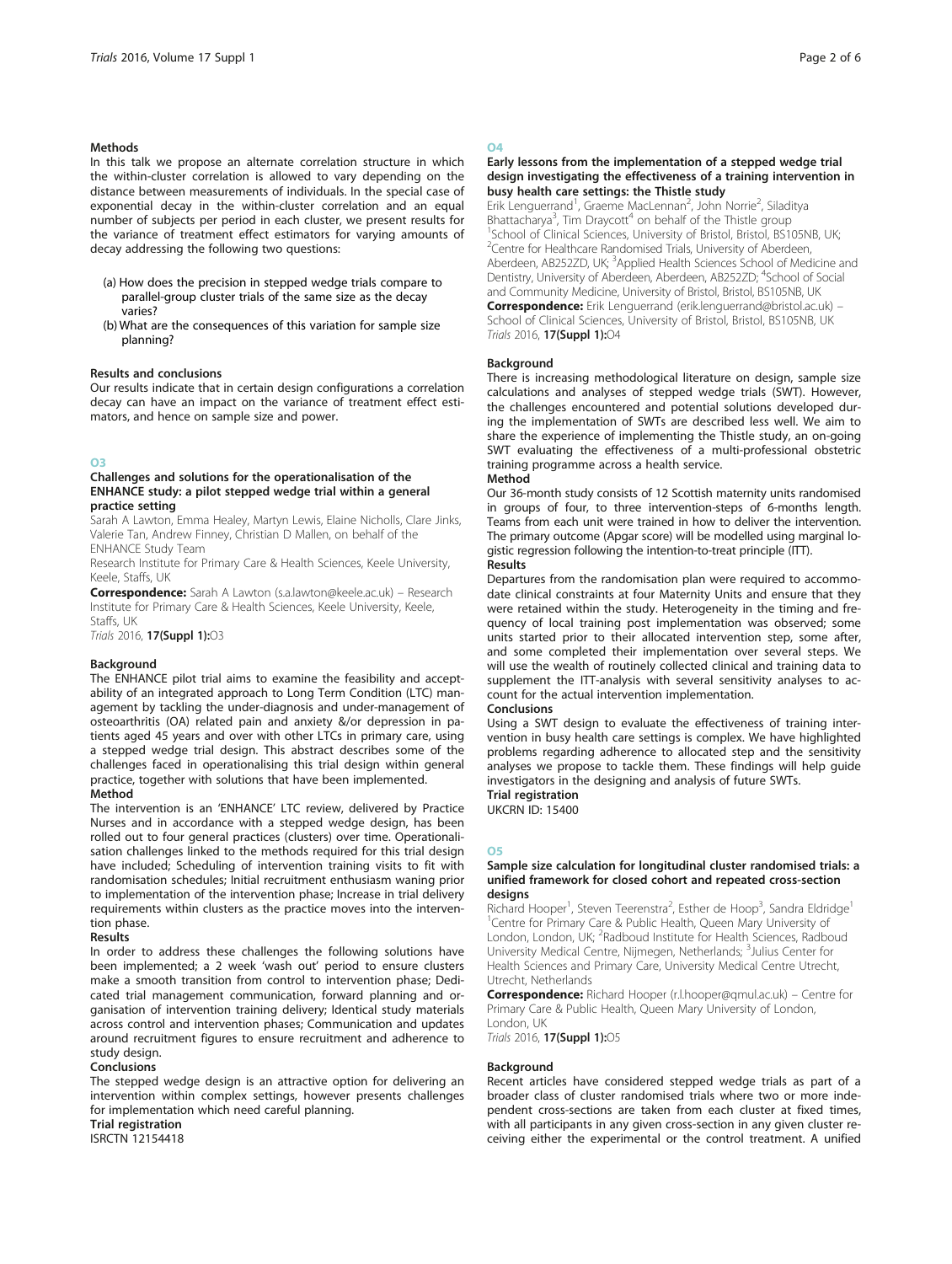approach to sample size calculation has been proposed in such cases. However, a method for calculating sample size for closed cohort cluster randomised trials, in which the same participants from each cluster are followed repeatedly over time, has not yet been described in the literature.

# Methods

Here we show how common principles apply both to closed cohort and to repeated cross-section cluster randomised trials, allowing a unified framework for sample size calculation.

# Results

Our general formulae are consistent with those previously described in special cases such as stepped wedge, parallel group, and crossover designs, as well as being a natural extension of formulae for individually randomised trials with repeated assessments. Our framework is more general than that of Hussey & Hughes in that we include an additional parameter, which we call the cluster autocorrelation, allowing participants from the same cluster sampled at different times to be less well correlated than participants from the same cluster sampled at the same time.

#### Discussion

We discuss the practical importance of the cluster autocorrelation and other nuisance parameters, and the possible limitations of our underlying statistical model. We also consider simulation as a tool for assessing small-sample inaccuracies in asymptotic formulae.

#### O6

# Restricted randomisation schemes for stepped-wedge studies with a cluster-level covariate

Alan Girling<sup>1</sup>, Monica Taljaard<sup>2</sup>

<sup>1</sup> Institute of Applied Health Research, University of Birmingham,<br>Birmingham, B15 2TT, UK; <sup>2</sup>School of Epidemiology, Public Health, and Preventive Medicine, University of Ottawa, Ottawa, Ontario, K1H 8M5, Canada

Correspondence: Alan Girling (a.j.girling@bham.ac.uk) – Institute of Applied Health Research, University of Birmingham, Birmingham, B15 2TT, UK

Trials 2016, 17(Suppl 1):O6

# Background

Stratified randomisation has been recommended to balance the distribution of a cluster-level covariate over the arms of a steppedwedge study. The strata may reflect a simplified categorisation of the covariate, and the approach is not available in studies with a single cluster in each arm.

#### **Methods**

We assume that a potential effect-modifier – i.e. a covariate that interacts with the intervention – can be used to generate a prior ordering of the clusters. The size of a health-service unit is a popular candidate here. An "anti-symmetric" randomisation scheme is described in which clusters occupying equally extreme (but opposite) positions in the ordering are assigned either to the same arm of the design, or to the corresponding arm in the opposite half of the design. The procedure is illustrated for some recent and ongoing studies.

#### Results

Under simplified modelling assumptions the resulting designs satisfy two valuable properties of traditional stratified designs: (a) in an unadjusted analysis the estimate of the average treatment effect is unbiased; (b) in an adjusted analysis the precision of the average effect estimate is maximised. Simulation results are presented to compare the bias for anti-symmetric designs with other randomisation schemes. Conclusions

In a stepped-wedge study the potential for cluster-level confounders to interfere with the treatment effect estimate is limited because both treatment conditions occur within every cluster. The impact of a potential effect-modifier can be mitigated using a restricted randomisation scheme. Anti-symmetric randomisation offers advantages over common-sense schemes which seek to balance the effectmodifier over the treatment conditions. Unlike conventional stratification this scheme is available even where no replication of the design is possible.

# O7

# A flexible modelling of the time trend for the analysis of stepped wedge trials: results of a simulation study

Gian Luca Di Tanna, Antonio Gasparrini

London School of Hygiene and Tropical Medicine, London, WC1E 7HT, UK

Correspondence: Gian Luca Di Tanna (Gianluca.ditanna@lshtm.ac.uk) – London School of Hygiene and Tropical Medicine, London, WC1E 7HT, UK

Trials 2016, 17(Suppl 1):O7

# Background

For the analysis of SWTs two main approaches have been proposed: the vertical approach, where the intervention and the control groups are compared within periods between successive switching points, conditioning on time and the horizontal approach that takes into account of secular changes by including a fixed-effects indicator for each time point. Here we propose an alternative model for horizontal analyses, where cluster-specific secular trends are more flexibly modelled through linear random terms.

#### Methods

The standard and alternative models are compared in a simulation study. Specifically, we simulated binary and continuous outcomes in a SWT with 20 clusters, adopting different choices regarding the number of steps (5-10) and participants per cluster (25-50). We evaluated 4 different scenarios: 1) stable trend, 2) increasing linear trend, 3) cluster-specific linear trends and 4) cluster-specific trends with completely random patterns.

# Results

In all scenarios the two models provide unbiased estimates of the effect of the intervention and similar efficiency in terms of root mean square error and power. For SWTs with 10 steps, the alternative model outperforms the standards one, with the latter showing undercoverage in the third scenario, and generally lower convergence rates. Both models suffer from quite low coverage in the fourth, less plausible scenario.

Conclusions

Our method represents a valid alternative to the traditional analytical approach for SWTs: while maintaining similar statistical power, our approach shows better inferential and computational properties, provides additional information on cluster-specific trends and can flexibly accommodate non-standard situations such as unequal time measurements across clusters for generic SW designs.

# P1

# Tackling acute kidney injury – a UK stepped wedge clinical trial of

**hospital-level quality improvement interventions**<br>Anna Casula<sup>1</sup>, Fergus Caskey<sup>1,2</sup>, Erik Lenguerrand<sup>3</sup>, Shona Methven<sup>1,3</sup> Stephanie MacNeill<sup>1,2</sup>, Margaret May<sup>2</sup>, Nicholas Selby<sup>4,5</sup>

<sup>1</sup>UK Renal Registry, Bristol, BS10 5NB, UK; <sup>2</sup>School of Social and Community Medicine, University of Bristol, Bristol, BS8 2PS, UK; <sup>3</sup>School of Clinical Sciences, University of Bristol, Bristol, BS10 5NB, UK; <sup>4</sup>Faculty of Medicine and Health Sciences, University of Nottingham, Nottingham, NG7 2UH, UK; <sup>5</sup>Royal Derby Hospital, Derby, DE22 3DT, UK

Correspondence: Anna Casula (laura.woodward@renalregistry.nhs.uk) – UK Renal Registry, Bristol, BS10 5NB, UK

Trials 2016, 17(Suppl 1):P1

# **Background**

Acute kidney injury (AKI) is a sudden reduction in kidney function frequently observed during hospitalisation and associated with multiple negative outcomes that may be amenable to early intervention. Tackling-AKI, a quality improvement project, aims to assess the effectiveness of a package of hospital-level interventions for AKI, using patient-level outcomes collected pre- and post-intervention within a stepped wedge study design.

#### Methods

All adults hospitalised overnight and sustaining AKI, referred to the five participating UK hospitals, will be included.

The package of interventions comprises: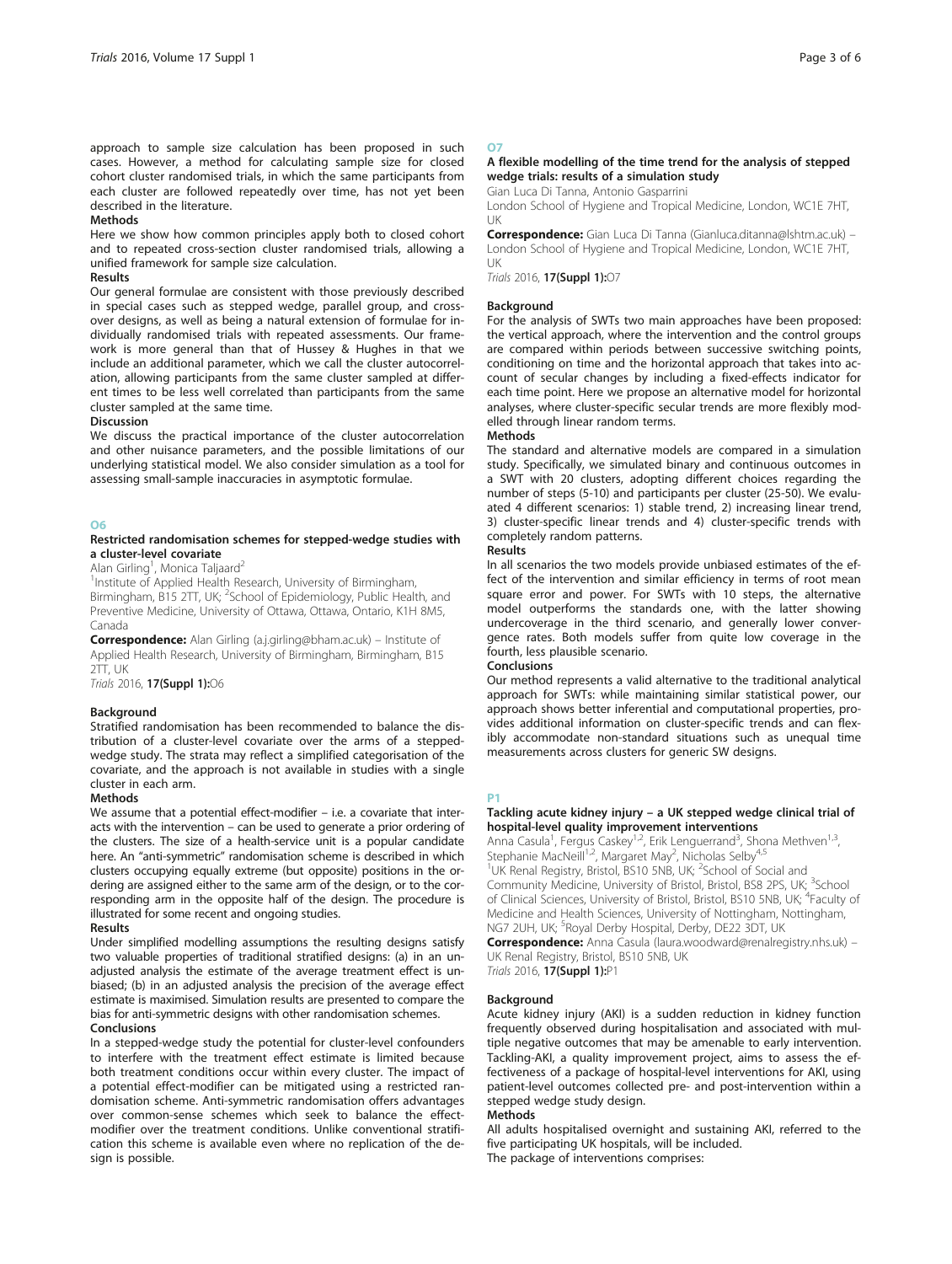- An electronic detection system to improve early recognition of AKI
- An education programme to raise staff awareness and knowledge in all major medical and surgical specialities
- A care bundle to improve the delivery of basic components of AKI care

The study is taking place between December'14 and November'16, with steps of three months. There will be two control periods, five intervention steps with one hospital randomised to each step, and at least one final follow-up step. Primary outcome is 30-day mortality after AKI. Assuming an average of 540 AKI episodes per hospital per time-period, 16 % 30-day mortality,  $\alpha = 0.05$  and ICC = 0.01, we will have 80 % power to detect 20 % decrease in mortality.

# Results

By February 2016, three of the five hospitals should have implemented the intervention. Trial design and protocol will be described, including barriers in data collection and adherence to protocol.

# **Conclusions**

This trial aims to test the effectiveness of the care package and will provide evidence to determine the relevance of upscaling at national UK level.

# Acknowledgements

This trial is supported by the Health Foundation.

# P2

# Sample size considerations for quantifying secondary bacterial transmission in a stepped wedge trial of influenza vaccine

Leon Danon<sup>1</sup>, Hannah Christensen<sup>1</sup>, Adam Finn<sup>2</sup>, Margaret May<sup>1</sup> <sup>1</sup>School of Social and Community Medicine, University of Bristol, Bristol, BS8 2BN, UK; <sup>2</sup>School of Cellular and Molecular Medicine, University of Bristol, Bristol, BS2 8AE, UK

Correspondence: Hannah Christensen

(hannah.christensen@bristol.ac.uk) – School of Social and Community Medicine, University of Bristol, Bristol, BS8 2BN, UK Trials 2016, 17(Suppl 1):P2

#### **Background**

Quantifying the impact of bacterial density on transmission is important for understanding population level secondary effects of vaccines. We developed a stepped wedge trial (SWT) to understand the effects of Live Attenuated Influenza Vaccination (LAIV) on bacterial transmission by measuring impact of bacterial colonisation density on transmission. We present sample size calculations for this SWT.

# Materials and method

The design involved giving 2 year-old children LAIV, which transiently increases S.pneumoniae (Sp) density in recipients, and measuring bacterial transmission to household contacts. Index children will be randomised to receive LAIV at the first or third of five fortnightly home visits, when microbiological samples will be collected from them and their contacts. Data relating carriage density and transmission, and clustering within families were unavailable, but evidence suggests 60-70 % of pre-school children and >15 % of contacts are Sp carriers. Extrapolation of census data suggested an average of 2.46 contacts per child.

#### Results

Detection of a 2-fold rise in transmission with 90 % power requires a sample of 260 household contacts of children carrying Sp at the outset per study arm (total 520) assuming a normal approximation to the binomial distribution. 500 index children and their families, yielding 1230 contacts would be sufficient for endpoint detection, allowing for 20 % dropout and ≥60 % carriage rate in the index (providing 590 contacts of informative index cases, 500x2.46x0.8x0.6). Social contact data collected to stratify contacts by duration and proximity, will be discussed at conference.

#### Conclusion

The lack of validated methods for sample size calculations of complex SWT presents challenges.

#### Acknowledgements

HC is supported by, and AF is a member of, the National Institute for Health Research Health Protection Research Unit (NIHR HPRU) in Evaluation of Interventions at University of Bristol in partnership with Public Health England (PHE). The views expressed are those of the author(s) and not necessarily those of the NHS, the NIHR, the Department of Health or Public Health England.

# P3

# Sample size calculation for time-to-event data in stepped wedge cluster randomised trials

Fumihito Takanashi, Ada Keding, Simon Crouch, Mona Kanaan Department of Health Sciences, University of York, York, North Yorkshire, YO10 5DD, UK

Correspondence: Mona Kanaan (mona.kanaan@york.ac.uk) -

Department of Health Sciences, University of York, York, North Yorkshire, YO10 5DD, UK

Trials 2016, 17(Suppl 1):P3

# **Background**

Stepped wedge cluster randomised trial (SWCRT) designs are increasingly popular for the evaluation of health interventions. However, methodologies for appropriate sample size calculation have been limited to specific design scenarios [1, 2], namely, continuous and binary outcomes. To our knowledge, no methodology is available yet specifically to time-to-event data. This study aimed to evaluate sample size and statistical power for SWCRTs that measure time-to-event data. Methods

A model of the SWCRT design and time-to-event data was developed and simulated in R [3]. Relevant design parameters were then assessed for their impact on statistical power.

# Results

Simulations showed that several parameters changed statistical power while others had no observable effect in ways that are normally expected. Furthermore, the methodology was applied to estimate the power of a published SWCRT.

# Conclusions

We expect the proposed power estimation method to support the efficient planning of future time-to-event SWCRTs. The method is sufficiently flexible to allow further development by incorporating many design issues encountered in real studies such as more expanded models of time-to-event data and various censoring mechanisms.

#### References

- 1. Hussey MA, Hughes JP: Design and analysis of stepped wedge cluster randomized trials. Contemporary Clinical Trials 2007; 28(2):182-191.
- 2. Reich NG, Myers JA, Obeng D, Milstone AM, Perl TM: Empirical Power and Sample Size Calculations for Cluster-Randomized and Cluster-Randomized Crossover Studies. Plos One 2012; 7(4):e35564.
- 3. Bender R, Augustin T, Blettner M: Generating survival times to simulate Cox proportional hazards models. Statistics in Medicine 2005; 24(11):1713-1723.

# P4

# Sample size calculations for stepped-wedge cluster randomised trials with unequal cluster sizes

Caroline A. Kristunas<sup>1</sup>, Karen L. Smith<sup>2</sup>, Laura J. Gray<sup>2</sup> <sup>1</sup>Diabetes Research Centre, University of Leicester, Leicester, UK; <sup>2</sup>Department of Health Sciences, University of Leicester, Leicester, UK Correspondence: Caroline A. Kristunas (cak21@le.ac.uk) - Diabetes Research Centre, University of Leicester, Leicester, UK Trials 2016, 17(Suppl 1):P4

# Background

The current methodology for sample size calculation for steppedwedge cluster randomised trials (SW-CRTs) is based on the assumption of the clusters being of equal size. However, as is often the case in CRTs, the clusters in SW-CRTs are likely to vary in size which in CRTs of other designs leads to a reduction in power. The effect of an imbalance in cluster sizes on SW-CRTs was not known, nor what an appropriate adjustment to the sample size should be.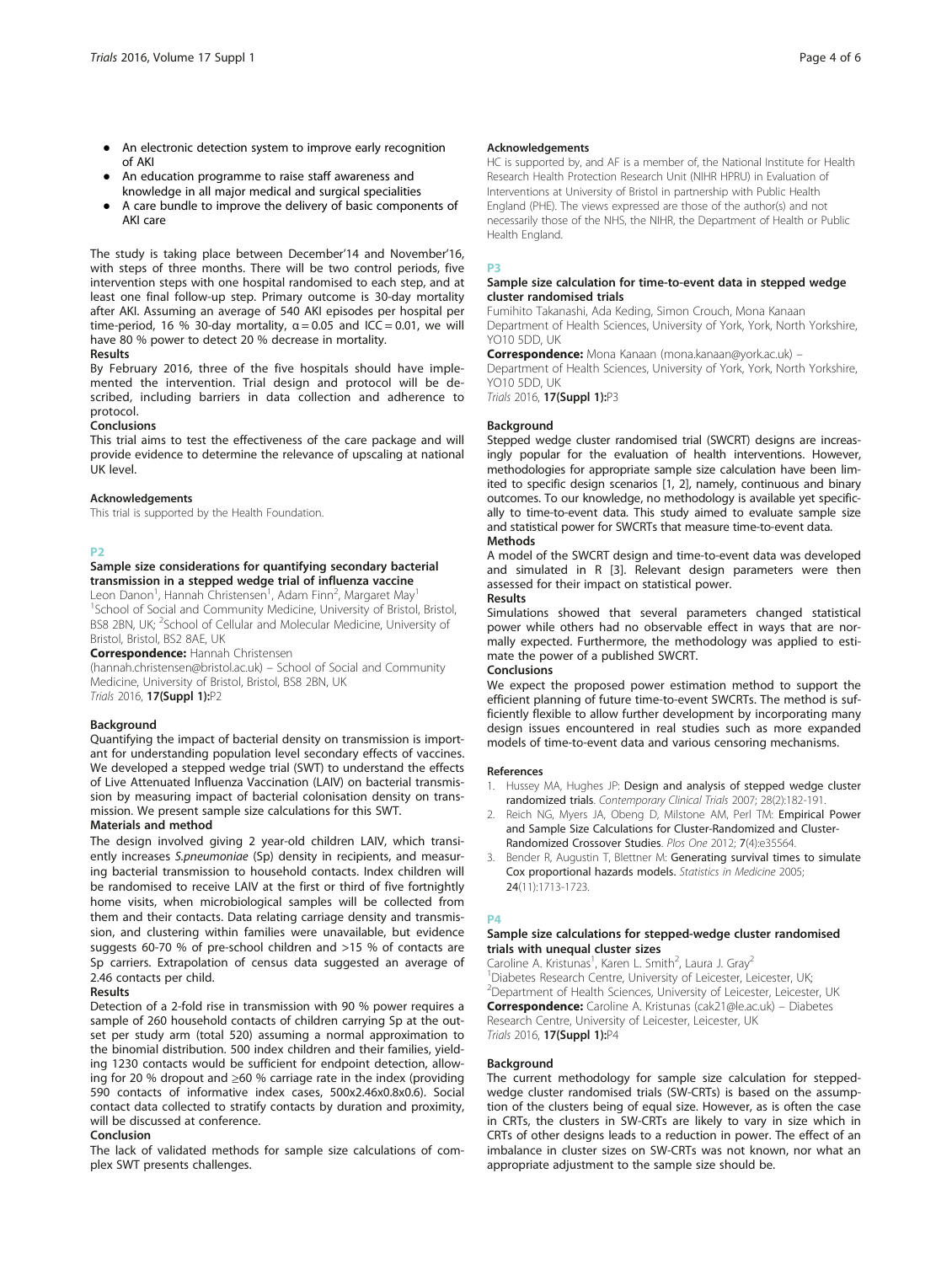# Methods

We proposed three adjusted design effects (DEs) for use in the calculation of the sample size for SW-CRTs with varying degrees of imbalance in cluster size, based on those suggested for use in CRTs with unequal cluster sizes. A simulation study was conducted which investigated the effect of unequal cluster sizes on the power of SW-CRTs, when the sample size was calculated using both the standard method and the three proposed adjusted DEs.

#### Results

An imbalance in cluster size was not found to significantly affect the power of a SW-CRT, and the proposed adjusted DEs generally resulted in trials that were severely over-powered.

# Conclusions

We recommend that the standard method of sample size calculation for SW-CRTs be used when any imbalance in cluster size is expected to be small. When there is likely to be a large imbalance in cluster size it is recommended that simulations be used to determine if additional clusters are needed.

# Acknowledgements

CK is funded by a National Institute for Health Research (NIHR) Research Methods Fellowship. The views expressed in this publication are those of the author(s) and not necessarily those of the NHS, the NIHR or the Department of Health.

# P5

# The design of stepped wedge trials with unequal cluster sizes

John N.S. Matthews (john.matthews@ncl.ac.uk) School of Mathematics & Statistics, Newcastle University, Newcastle upon Tyne, NE1 7RU, UK Trials 2016, 17(Suppl 1):P5

# Background

A stepped wedge (SW) design, comparing standard treatment (A) with a new treatment (B), can be thought of as allocating units to  $L$ sequences of treatments, with each sequence divided into T successive periods. In the usual SW design the L and T are such that  $L = T-1$ . It may be infeasible to run a trial with many treatment periods but at the same time the number of units, N, to be allocated will exceed T-1, so multiple units are allocated to each sequence. The units are usually clusters, such as general practices, not of equal size. The problem then arises about how best to allocate a set of N units, of known sizes,  $n_1, n_2, \ldots, n_N$ , to the L sequences.

# Method

Assuming the standard model proposed by Hussey & Hughes [1], an expression for the variance, V, of the estimator of the treatment effect, is derived using methods from optimal design theory. The optimal allocation of the units to sequences can be found by minimizing the value of V. Results

Exact results are available when the intra-class correlation (ICC) is extreme. For more realistic values and modest numbers of clusters (< about 10), the optimal design can be found using exhaustive searches and these suggest a smooth transition between the forms of the design for extreme ICCs. Approaches using suitable approximations are needed for larger numbers of clusters.

# Conclusion

With SW designs with clusters of varying sizes attention should be paid to how these are allocated to the sequences in the design.

#### References

1. Hussey MA, Hughes JP: Design and analysis of stepped wedge cluster randomized trials. Contemp Clin Trials 2007; 28: 182-191.

# P6

#### Promoting Recruitment using Information Management Efficiently (PRIME): a stepped wedge SWAT (study-within-a-trial)

R Al-Shahi Salman<sup>1</sup>, RA Parker<sup>2</sup>, A Maxwell<sup>1</sup>, M Dennis<sup>1</sup>, A Rudd<sup>3</sup>, CJ Weir<sup>2</sup> <sup>1</sup>Centre for Clinical Brian Sciences, The University of Edinburgh, Edinburgh, UK; <sup>2</sup>Usher Institute of Population Health Sciences and Informatics, The University of Edinburgh, Medical School, Teviot Place, Edinburgh, EH8 9AG, UK; <sup>3</sup>Sentinel Stroke National Audit Programme, Royal College of Physicians, London, UK

Correspondence: RA Parker (richard.parker@ed.ac.uk) – Usher Institute of Population Health Sciences and Informatics, The University of Edinburgh, Medical School, Teviot Place, Edinburgh, EH8 9AG, UK Trials 2016, 17(Suppl 1):P6

# **Background**

In general, recruitment is a challenge for trials of secondary prevention after stroke in the UK. Certainly it is an ongoing challenge for the REstart or STop Antithrombotics Randomised Trial (RESTART): a multicentre trial in stroke prevention.

#### Method

We are currently conducting a stepped wedge cluster randomised trial of a complex intervention to boost recruitment at 72 active sites in RESTART. The intervention involves a recruitment co-ordinator who is (1) providing software for hospital sites to extract lists of their own patients from stroke audit data sources using criteria customised to the trial eligibility criteria, (2) training investigators at each site via a telephone 'recruitment review' to use the reports and approach prevalent stroke survivors, and (3) following-up the recruitment review 6 months later. The primary outcome of site recruitment rate will be compared before and after implementation of the recruitment reviews in a negative binomial mixed model, adjusting for site, time since start of study, and season. Results

Stratified block randomisation was used to randomly allocate the 72 sites to one of 12 specific timings when they would start to implement the intervention, stratified by hospital location (Scotland versus England & Wales). The trial has been registered in the SWAT repository [[www.qub.ac.uk/sites/TheNorthernIrelandNetworkforTrialsMetho](http://www.qub.ac.uk/sites/TheNorthernIrelandNetworkforTrialsMethodologyResearch/SWATSWARInformation/Repositories/SWATStore/)[dologyResearch/SWATSWARInformation/Repositories/SWATStore/\]](http://www.qub.ac.uk/sites/TheNorthernIrelandNetworkforTrialsMethodologyResearch/SWATSWARInformation/Repositories/SWATStore/). Conclusions

This is an example of a study-within-a-trial with a closed cohort stepped wedge design whereby all sites begin in the control state and the monthly recruitment rate is measured until after all sites have been allocated to the intervention.

#### Acknowledgements

The PRIME trial is funded by the British Heart Foundation (Ref: PG/14/50/ 30891). RP and CW were supported in this work by NHS Lothian via the Edinburgh Health Services Research Unit. RA-SS was supported by a MRC senior clinical fellowship.

# P7

#### Implications of misspecified mixed effect models in stepped wedge trial analysis: how wrong can it be?

Jennifer A Thompson<sup>1,2</sup>, Katherine L Fielding<sup>1</sup>, Calum Davey<sup>3</sup>, Alexander M Aiken<sup>3</sup>, James R Hargreaves<sup>3</sup>, Richard J Hayes<sup>1</sup>

<sup>1</sup>Department of Infectious Disease Epidemiology, London School of Hygiene and Tropical Medicine, London, UK; <sup>2</sup> London Hub for Trials Methodology Research, MRC Clinical Trials Unit at University College<br>London, London, UK; <sup>3</sup> Department of Social and Environmental Health Research, London School of Hygiene and Tropical Medicine, London, UK **Correspondence:** Jennifer A Thompson

(jennifer.thompson@lshtm.ac.uk) – Department of Infectious Disease Epidemiology, London School of Hygiene and Tropical Medicine, London, UK

Trials 2016, 17(Suppl 1):P7

# Background

Many stepped wedge trials are analysed using a mixed effect model with a random effect for cluster but there is little understanding of the implications of misspecifying this model. We investigated the estimated intervention effect and its standard error when time period and intervention effects varied between clusters but were treated as fixed effects in the analysis model.

# Methods

We performed a simulation study of a stepped wedge trial with three groups and two time periods: during the first period one group had the intervention, and during the second two groups had the intervention. We simulated combinations of time period and intervention effects being common to all or varying between clusters. These